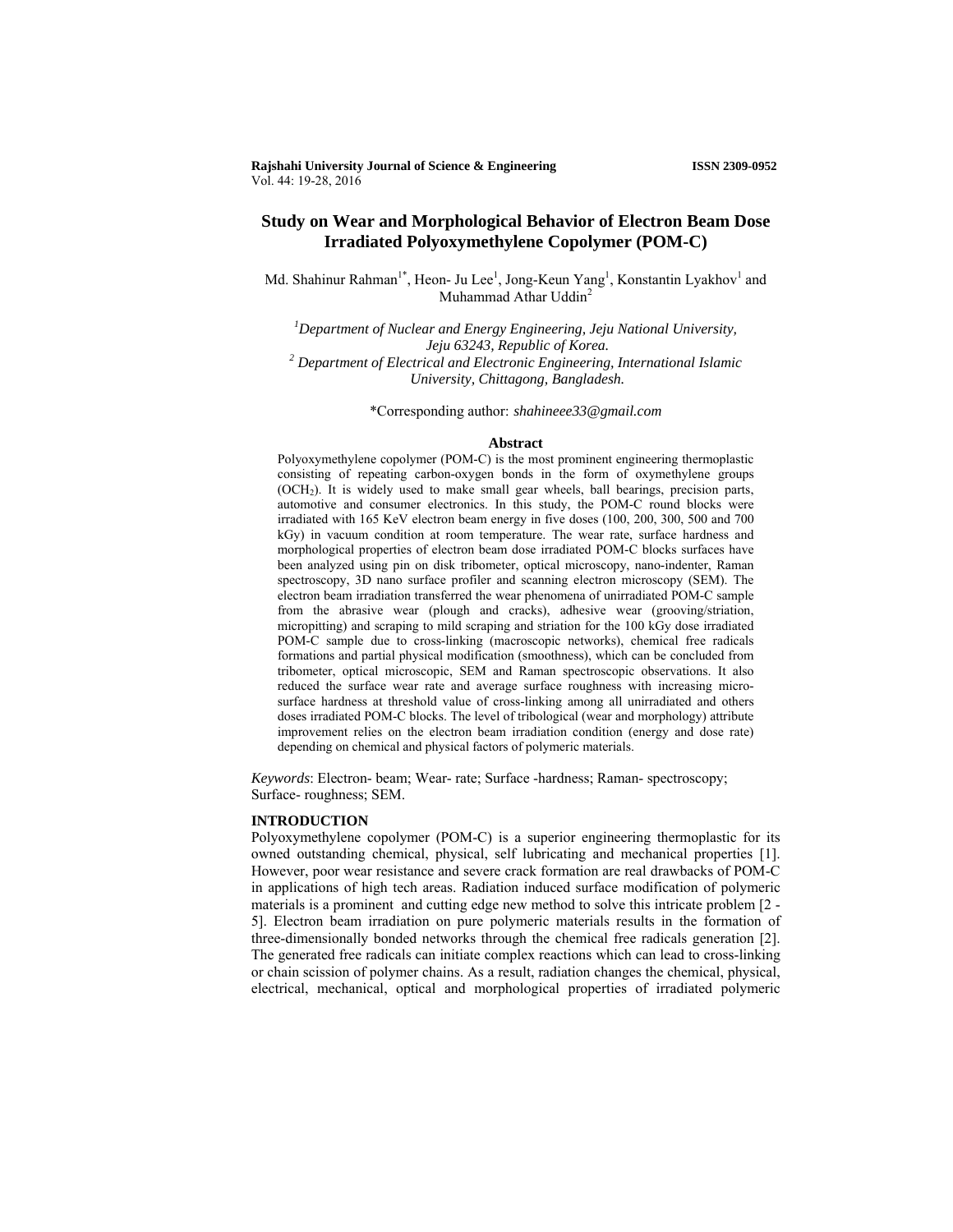materials. The radiation initiated changes can occur in crystalline and amorphous region of polymeric materials through cross-linking and chain scission depending on chemical and physical factors of irradiated materials [6 - 8].

Recently electron beam irradiation method is becoming an optimistic approach to optimize the physical, mechanical and chemical properties of polymeric materials. Basically Electron beam (EB) irradiated energy intercepts the polymeric surface materials and, it can change in molecular structural arrangement through ionization, atomic displacement, carbonization and free radicals generation [2, 8]. The EB radiation not only changes the chemical and physical factors of polymeric materials, rather it can also increase the trapped charges or make some defects in the polymeric materials. The EB irradiation initiated well suited cross-linking can develop the physical and morphological properties of POM-C in molecular scale, which can reduce the wear and enhance the morphological properties in optimum level. The optimum improvement of wear loss in POM-C industrial applications can save huge amount of energy and GDP of any highly industrialized nation.

The general objective of this study is to reduce the abrasive and adhesive wear rate of POM-C with good correlation among chemical, physical and mechanical properties at optimum EB irradiation condition.

## **EXPERIMENTAL**

The POM-C (1 mm thickness and 25 mm diameter) used was supplied from Korea Engineering Plastics Co. (Seoul, Korea). The density -  $1.41g/cm<sup>3</sup>$  (ISO 1183), melt flow rate - 3  $g/10$  min and melting point - 165<sup> $0$ </sup> C are the typical properties of used POM-C. EB irradiation was conducted under vacuum condition with an ELV-12 (coreless DC, induction coupling) electron accelerator at a voltage of 165 KeV in KAPRA (Gangwondo, South Korea). The general diagram of ELV-12 is shown in Fig. 1. The POM-C samples (numbered as a-f) were irradiated to doses of 0, 100, 200, 300, 500 and 700 kGy, respectively. The EB current was 300 mA and the dose rate was 25 kGy per pass. The worn surfaces morphology (abrasive and adhesive wear scars with crack formation) at tribometer oriented sliding tracks of unirradiated and irradiated POM-C blocks was observed with an Olympus BX51M computerized HR digital optical microscope. The dry sliding wear rate was observed on a J&L Tech tribometer, operating in a ball on disk method. The SUJ 52100 steel ball slid against POM-C blocks rotating at a speed of 100 mm/s unidirectionally over a period of 50 minutes (300 m). The applied normal load was 2 N with a Hertzian contact pressure of 102 MPa during the dry sliding. The wear rate was calculated using the mass method (TSE 555 standard). The POM-C block surface micro-hardness test was carried out by a Hysitron TI 950 triboindenter at the nanoindentation depth of 1200 nm. The surface morphology and chemical structure were observed using scanning electron microscope and Raman spectroscopy, respectively. The surface roughness of all unirradiated and irradiated POM-C samples was measured using 3D nano surface profiler (WT- 250) at 20x objective.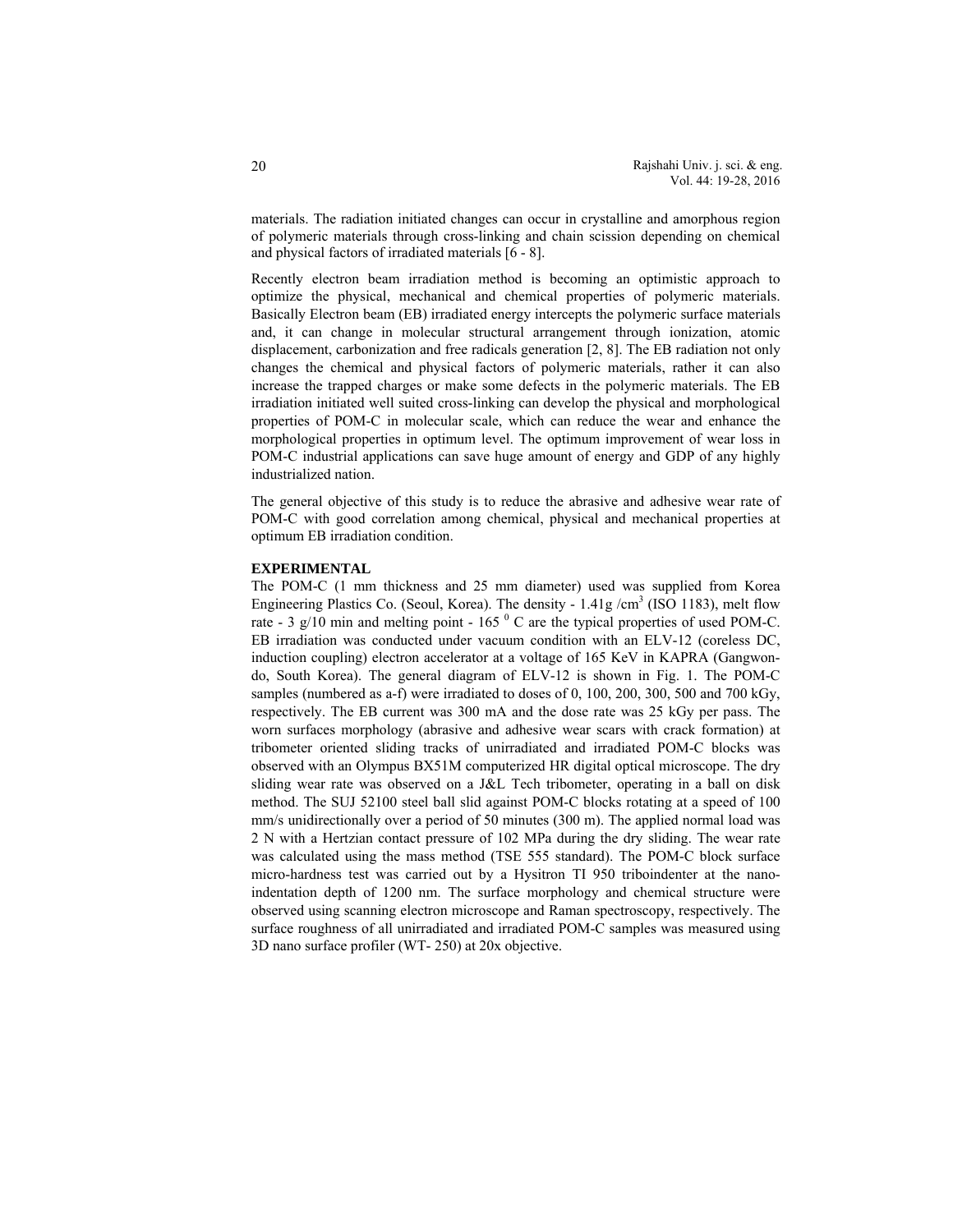Study on Wear and Morphological Behavior of Electron Beam Dose Irradiated <sup>21</sup> Sulay on wear and Morphological Benavior of Electron Beam Dose firadiated<br>Polyoxymethylene Copolymer (POM-C)



Fig. 1. General diagram of ELV-12 (KAPRA, Republic of Korea).

# **RESULTS AND DISCUSSION**

## A. **Wear rate and worn surfaces morphology**

The Optical microscopic images at x20 resolution in Fig. 2 (a-f) show the worn surfaces to analyze the wear mechanism at sliding tracks on POM-C blocks with and without EB dose irradiation. Variation in wear rate of POM-C blocks with different EB dose irradiation is shown in Fig. 3 (a -f). Wear is an intricate phenomenon which could reduce by different precise methods. The wear rate can vary with either change in micro-surface hardness or in surface chemical and physical conditions. The surface chemical and physical conditions can change with surface Electron beam (EB) dose delivered depending on chemical and physical factors of target sample. The wear rate for unirradiated POM-C block (a) is  $2.65 \times 10^{-5}$  mm<sup>3</sup>/Nm shown in Fig. 3. The worn surface of unirradiated POM-C block is experienced with huge plastic ruffles and ripples flow and polymer deformation along the sliding track. It is also shrouded with grooving, scuffing, friction traces and crack formation perpendicular to sliding track shown in Fig. 2-a. In Fig. 2-b, the worn surface of 100 kGy EB dose irradiated POM-C appears smooth with shallower and milder scuffing. It also indicates a significant decrease in wear rate (2) x 10-5 mm3 /Nm) compared to both unirradiated and others EB dose irradiated POM-C blocks shown in Fig. 3-b. It may due to carbonization, free radicals formation and surface increased micro-hardness [2-11]. In Fig. 2 (c-f), abrasive wear (plough and surface crack), polymer deformation, grooving, scuffing, flaws, huge fatigue cracks and ribbon tracks were increased with increasing surface dose delivered (200 – 700 kGy). The increased surface dose delivered also increased the wear rate linearly shown in Fig. 3 (c - f), which may due to extravagant chain-scission.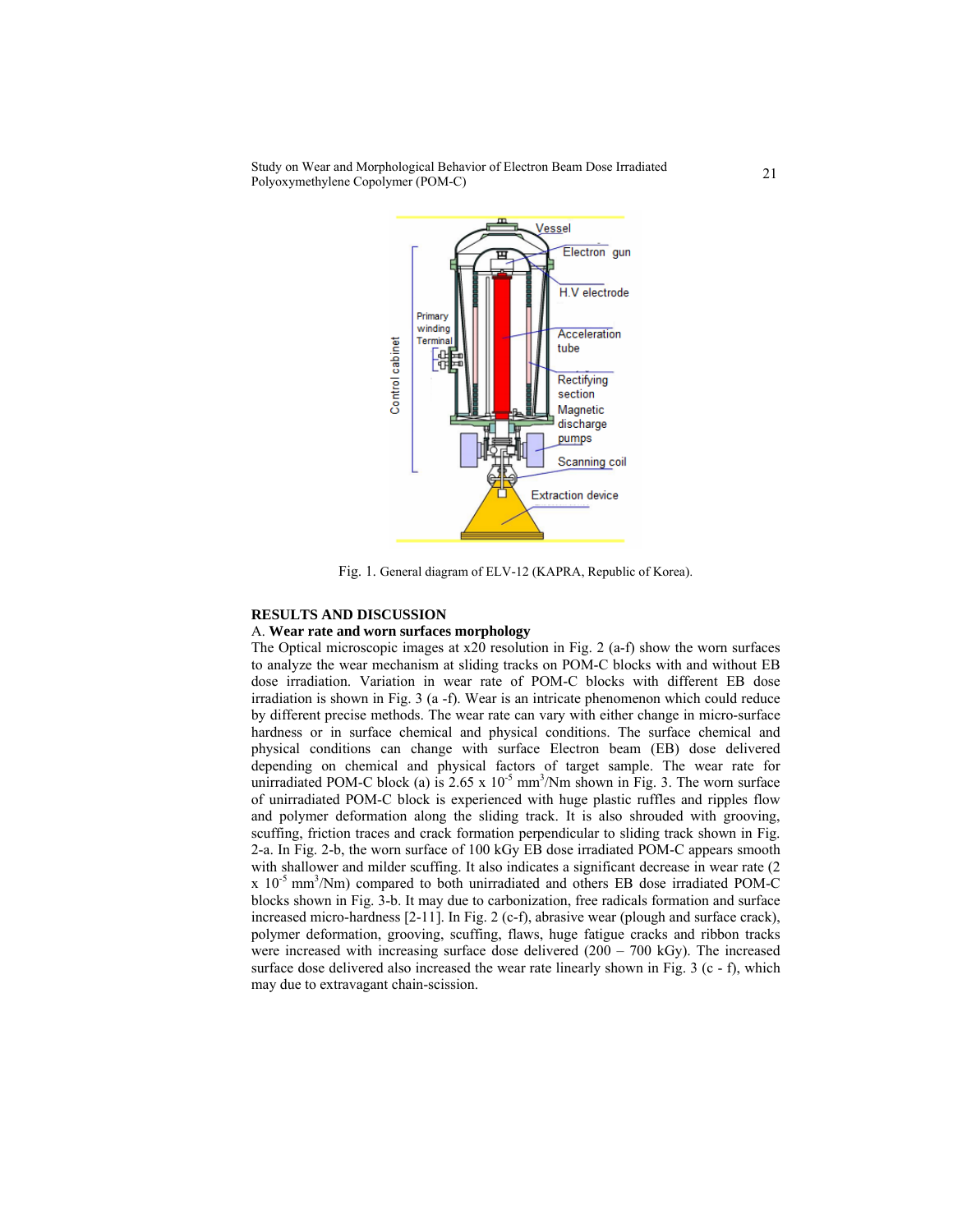From the Optical microscopic, tribometer, SEM and 3D Nano surface profiler observations, it can be concluded that 165 KeV, 100 kGy EB dose irradiation transferred the wear behavior of POM-C block from the abrasive wear, adhesive wear and scraping for the unirradiated surface to shallow and mild scraping for the irradiated surface due to well suited cross-linking, partial physical degradation, carbonization and formation of a small molecular substance [12 - 14]. So, the 100 kGy EB dose irradiated POM-C block surface treated as self- lubricating surface with decreasing surface wear rate during dry sliding condition.



Fig. 2. Optical microscopic images of the worn surfaces at sliding tracks on POM-C surfaces with x20 resolution: (a) unirradiated POM-C; (b) 100 kGy; (c) 200 kGy; (d) 300 kGy; (e) 500 kGy and (f) 700 kGy electron beam dose irradiated surfaces. Scale bar 25 µm in each case.

Fig.3.Variation in wear rate with different EB dose irradiation  $(0 - 700 \text{ kGy})$ numbered as a- f).

#### B. **Surface hardness**

The average micro-surface hardness of different EB dose delivered POM-C blocks was carried out at 1200 nm indentation depth on three different locations. The micro-surface hardness can change by surface dose delivered induced cross-linking in polymeric materials depending on physical and chemical factors. The variation in micro-surface hardness for both unirradiated and EB dose delivered POM-C blocks is shown in Fig. 4 (a - f).The micro surface hardness of unirradiated POM-C block surface is 180 MPa shown in Fig. 4 –a. The 165 KeV, 100 kGy dose delivered surface exhibits higher micro-surface hardness (220 MPa) compared to all unirradiated and other doses irradiated POM-C blocks shown in Fig. 4-b. It may attribute to the occurrence of radiation induced crosslinking, carbonization layer and structural changes, which could contribute to reduce the surface dry sliding wear rate shown in Fig.  $5 [2 - 8, 11 - 17]$ . The cross-linking and carbonization phenomena are also ascertained from Raman spectroscopic observations. The average micro-surface hardness of POM-C blocks surfaces irradiated at 200, 300, 500 and 700 kGy decrease linearly to 150, 130, 80 and 60 MPa, respectively. The decrease in micro surface hardness also increase the surface wear rate shown in Fig. 5, which might be the reason of radiation induced chain scission and structural degradation [11 - 17].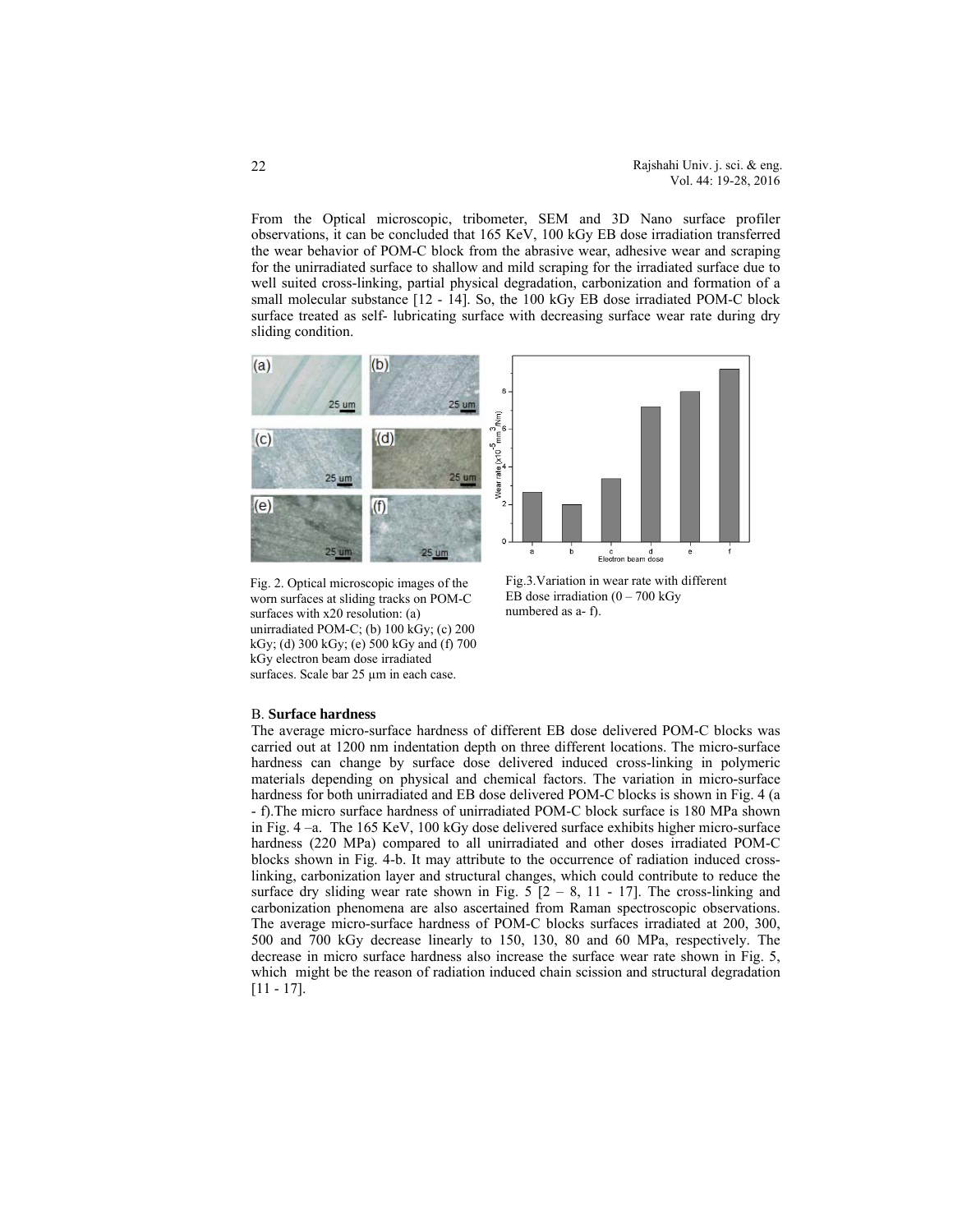Study on Wear and Morphological Behavior of Electron Beam Dose Irradiated Polyoxymethylene Copolymer (POM-C)



### C. **SEM analysis**

The EB dose irradiated and unirradiated POM-C samples were studied using scanning electron microscope to get better insights about surface morphology. Changes of surface morphology in different EB dose irradiation are noticed in Fig. 6 (a - f). In Fig. 6-a, some surface tracks and unevenness are observed on unirradiated POM-C sample. The 100 kGy dose irradiated sample is smoother and fine compared to all unirradiated and irradiated surface shown in Fig. 6-b, which is due to well suited cross-linking and physical interactions between energetic electrons-target material atoms collisions [7 - 14]. A threshold value of cross-linking can initiate free radicals formation on the top surface by the absorption of radiated electron beam energy, which can easily improve the mechanical, morphological and chemical properties depending on chemical and physical factors of irradiated polymeric surface [2, 7 -9]. The threshold value of cross-linking mostly depends on the polymeric surface EB dose delivered. Cracking and ribbon traces are observed from 200 and 300 kGy EB dose irradiated POM-C surfaces shown in Fig. 6 (c-d). These cracking and ribbon traces can initiate through chain scission and, it can damage the polymeric surface through gas evolution, breaking polymeric molecular bonds and displacing the atomic arrangement. Severe cracking and high unevenness are observed in 500 and 700 kGy EB dose irradiated POM-C surfaces shown in Fig. 6 (e - f), which may be due to severe chain scission and gas evolution [7 - 9].

According to aforementioned observations, the 100 kGy dose irradiation is well suited to get better morphology oriented surface.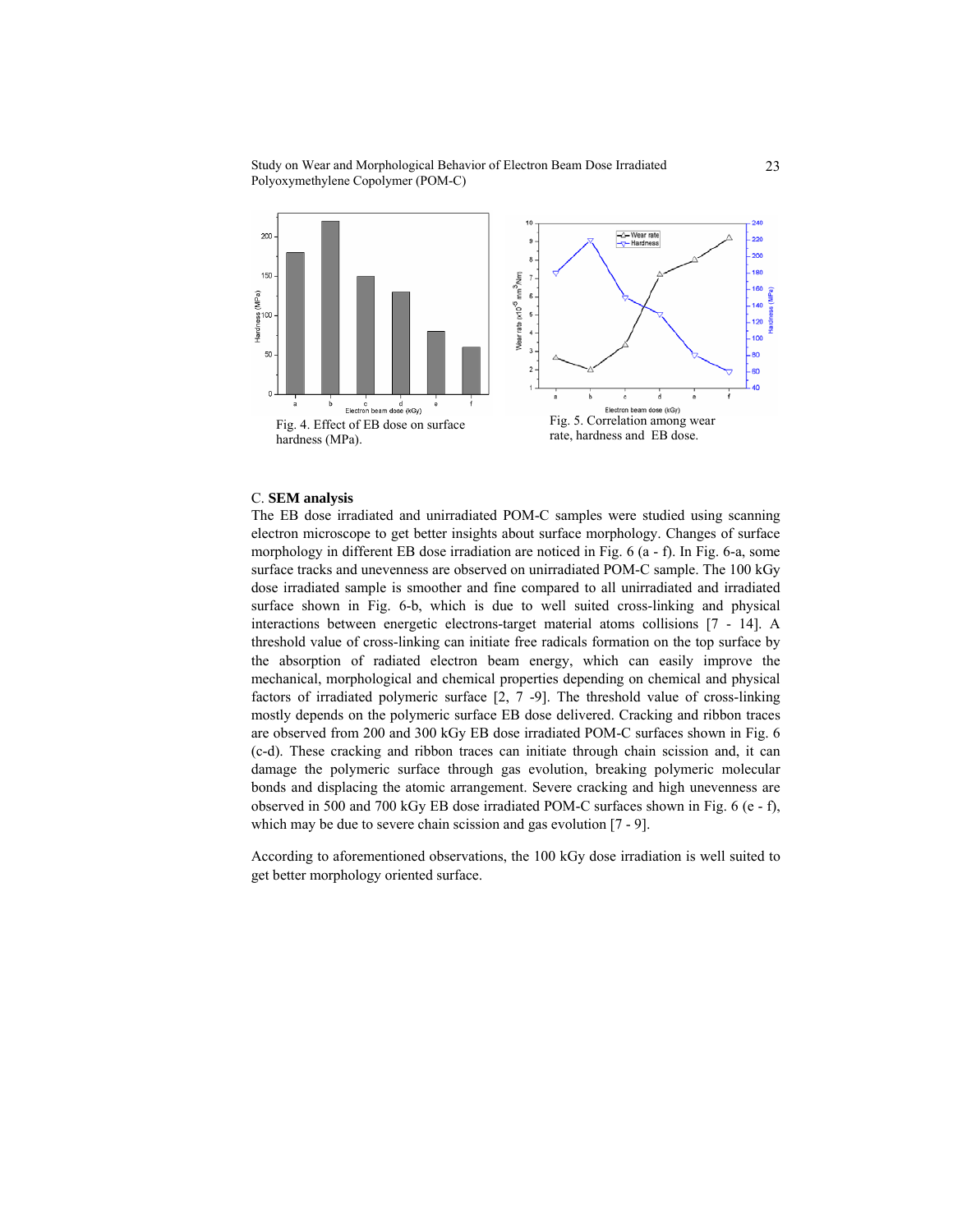

Fig. 6. SEM images: (a) unirradiated; (b) 100 kGy; (c) 200 kGy; (d) 300 kGy; (e) 500 kGy and (f) 700 kGy.

### D. **Chemical structural analysis**

The chemical structural modification due to EB dose irradiation was studied using Raman spectroscopy (LABRAM HR EV) shown in Fig. 7 (a-f). Raman spectroscopy is also a viable tool to study about rotational and vibrational transitions in atomic level, which can give good insights for the degree of cross-linking as non-destructive technique [16 - 20]. The unirradiated POM-C sample gave the following vibrational peak assignments: 538 cm<sup>-1</sup> (δ, C-O-C), 917 cm<sup>-1</sup>(υ<sub>g,</sub> COC), 1095 cm<sup>-1</sup> (υ<sub>a,</sub> C-O-C), 1333 cm<sup>-1</sup> (t, CH<sub>2</sub>) and 1489 cm<sup>-1</sup> ( $\delta$ , CH<sub>2</sub>) shown in Fig. 7-a [21]. The 100 kGy EB dose irradiation highly increased the vibrational band strength and peak intensity of C-O-C symmetrical and asymmetrical stretching at 921 and 1104 cm<sup>-1</sup>, respectively. It also strengthens the vibrational band strength of  $CH_2$  bending at 1486  $cm^{-1}$ . These increased vibrational bands strength can protect form different chemical structural degradation due to well suited cross-linking shown in Fig. 7-b [16 - 21]. The others EB doses irradiation reduced the vibrational bands strength and peak intensity of all fundamental vibrational peak assignments gradually shown in Fig. 7 (c - f) due to increasing chain scission. So, 100 kGy dose irradiation is well suited for the occurrence of appropriate cross-linking, which can give desired chemical structural modification.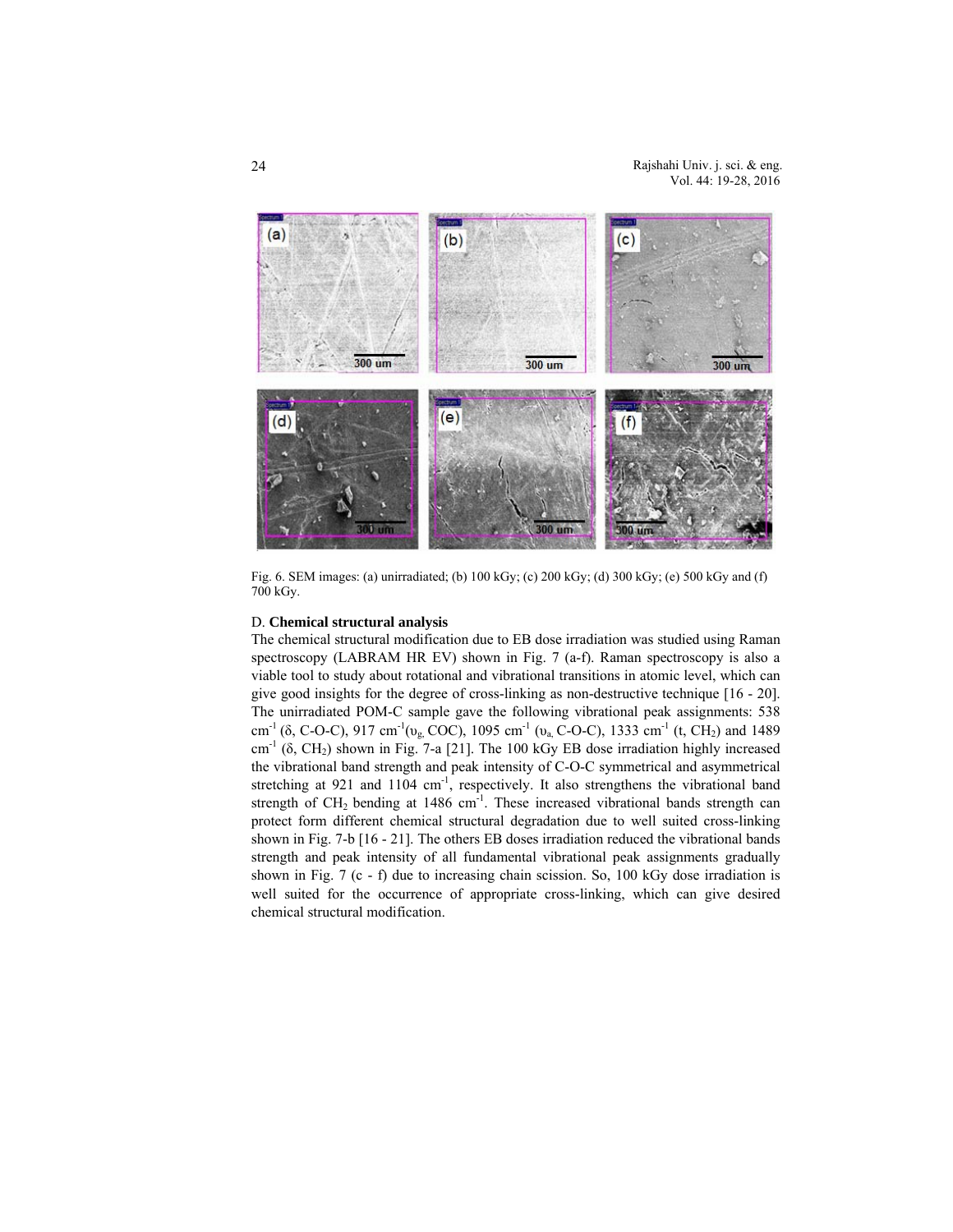Study on Wear and Morphological Behavior of Electron Beam Dose Irradiated Polyoxymethylene Copolymer (POM-C)



Fig. 7. Raman spectra demonstrating the chemical structural modification due to electron beam dose irradiation on POM-C surfaces: (a) unirradiated; (b) 100 kGy; (c) 200 kGy; (d) 300 kGy; (e) 500 kGy and (f) 700 kGy.

## E. **Surface roughness analysis**

EB dose induced surface roughness changes are shown in Fig. 8 (a - f). The average surface roughness (Ra) of unirradiated and 100 kGy EB dose irradiated POM-C surfaces are 112.75 nm and 72.83 nm, respectively. Significant surface roughness is noticed by 100 kGy EB dose irradiation, which can be the reason of energetic electrons- target atoms well controlled collisions and threshold value of cross-linking [2, 6 - 8]. The threshold value of cross-linking can reduce surface roughness, when aggregation and atomic displacement are suppressed at desired level. In Fig. 8 (c -f), the 200, 300, 500 and 700 kGy EB dose irradiation increased the  $R_a$  to 120.35, 133.99, 139.06 and 205.40 nm, respectively. The gradually increase of  $R_a$  might be the reason of gradually increase chain scission depending on surface delivered EB dose  $[2 - 9, 16 - 20]$ .

From the observations, it is clear that threshold value of cross-linking could reduce the average surface roughness depending on physical and chemical factors of target material surface, and it could reduce surface wear rate  $[2 - 8]$ .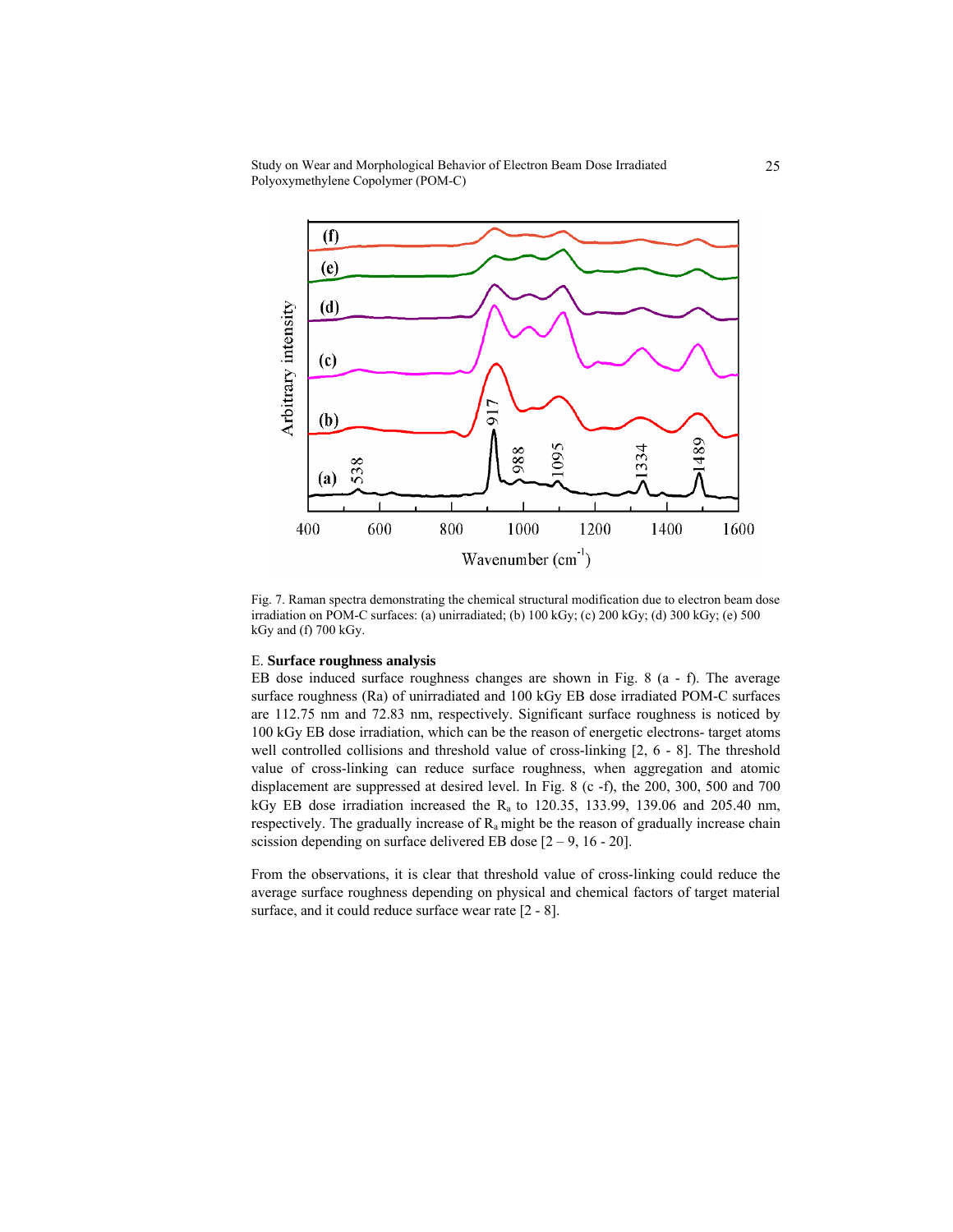

Fig. 8. 2D surface profile images on POM-C samples at 20x objective: (a) unirradiated; (b) 100 kGy; (c) 200 kGy; (d) 300 kGy; (e) 500 kGy and (f) 700 kGy.

#### **CONCLUSION**

From the optical microscopic, tribometer, SEM, Raman spectroscopic and surface profiler observations, it can be concluded that 165 KeV, 100 kGy EB dose irradiation transferred the wear behavior of POM-C block from the abrasive wear, adhesive wear and scraping for the unirradiated surface to shallow and mild scraping for the irradiated surface due to well suited cross-linking, partial physical degradation, increased micro surface hardness, carbonization and formation of a small molecular substance. It also reduced the surface wear rate and average surface roughness with higher vibrational bands strength and micro surface hardness, which are ascertained from tribometer, surface profiler and Raman spectroscopic observations. Moreover, the 100 kGy EB dose irradiated POM-C surface play as a self lubricating surface due to chemical free radicals formation.

Moreover, the electron beam irradiation condition (energy and dose) is the main parameter to reduce wear rate and chain scission depending on chemical and physical factors of POM-C surface.

### **Acknowledgements**

This study was financially supported by Professor Dr. Heon-Ju Lee (Nuclear Fusion and Plasma Applications Laboratory, Department of Nuclear and Energy Engineering, Jeju National University, Republic of Korea) under Brain of Korea 21+ project. The authors also acknowledge the assistance of Dr. B.H. Choi and Professor K.H. Chung (Korea Accelerator and Plasma Research Association, Gangwon-do, South Korea) for invaluable directions in electron beam irradiation technique.

#### **References**

[1] Y. Duan, H. Li, L. Ye and X. Liu: "Study on the thermal degradation of polyoxymethylene by thermogravimetry-fourier transform infrared spectroscopy (TG-FTIR)." Journal of Applied Polymer Science, vol. 99, no. 6, pp. 3085–3092, 2006.[2] S. Raghu, S. Kilarkaje, G. Sanjeev, G.K. Nagaraja and H. Devendrappa: "Effect of electron beam irradiation on polymer electrolytes: Change in morphology, crystallinity, dielectric constant and AC conductivity with dose." Radiation Physics and Chemistry, vol. 98, no. January 2016, pp. 124–131, 2014.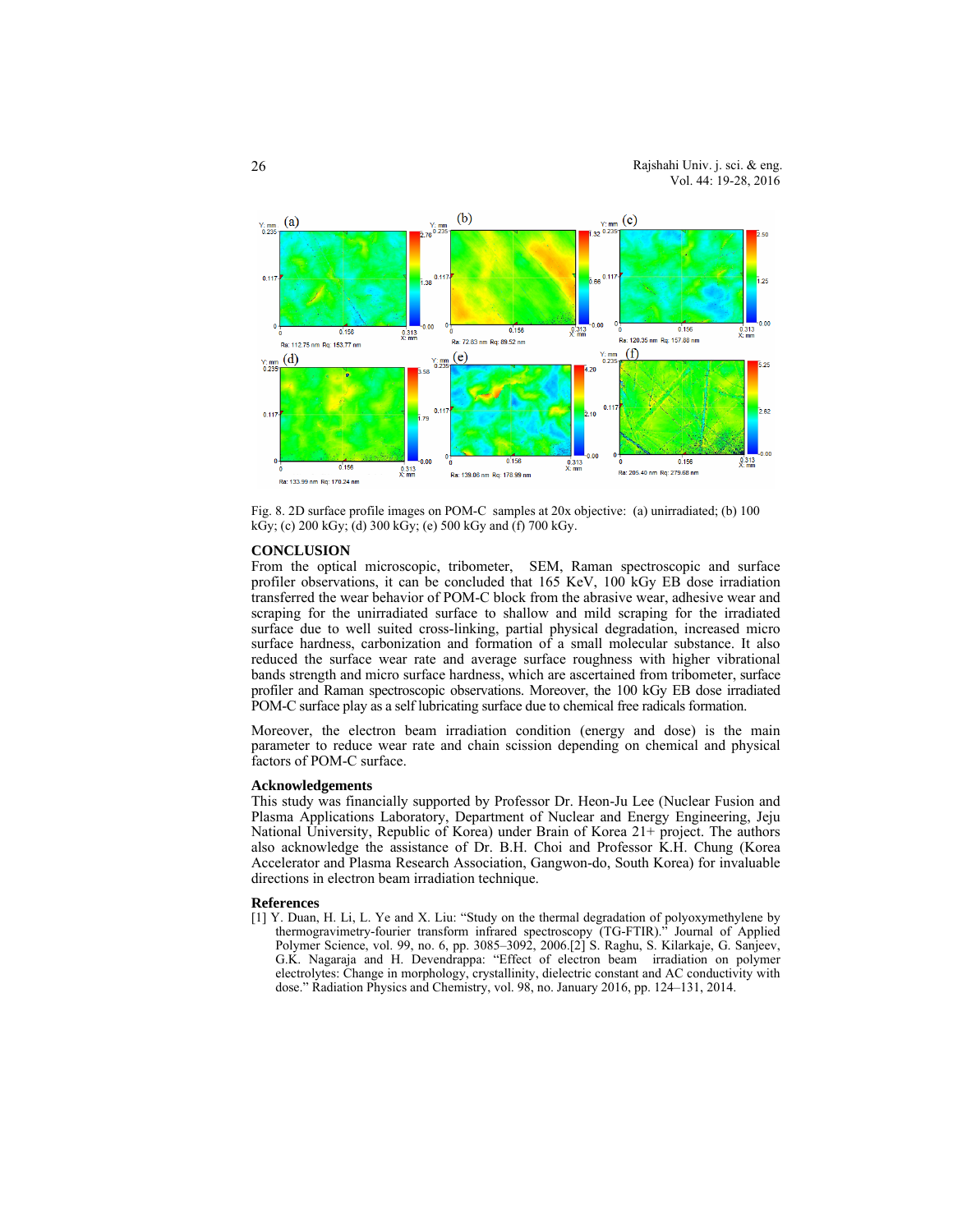Study on Wear and Morphological Behavior of Electron Beam Dose Irradiated Polyoxymethylene Copolymer (POM-C)

- [3] A. Turos, J. Jagielski, L. Slusarski and N.K. Madi: "Ion beam modification of surface properties of polyethylene." Vacuum, vol. 70, pp. 201–206, 2003.
- [4] A. Abiona and a G. Osinkolu: "No Title." International Journal of Physical Sciences, vol. 5, no. 7, pp. 960–967, 2010.
- [5] R.C. Ramola, S. Chandra, A. Negi, J.M.S. Rana, S. Annapoorni, R.G. Sonkawade, P.K. Kulriya and a.Srivastava: "Study of optical band gap, carbonaceous clusters and structuring in CR-39 and PET polymers irradiated by 100MeV O7+ ions." Physica B: Condensed Matter, vol. 404, no. 1, pp. 26–30, 2009.
- [6] E. Reichmanis, C.W. Frank, J.H. O'Donnell and D.J.T. Hill: "Radiation Effects on Polymeric Materials." Irradiation of Polymeric Materials, pp. 1–8, American Chemical Society (1993).
- [7] J.H. O'Donnell: "Radiation Chemistry of Polymers." The Effects of Radiation on High-Technology Polymers, pp. 1–13. ACS (1989).
- [8] R. Gopal, M. Zuwei, S. Kaur and S. Ramakrishna: "Surface Modification and Application of Functionalized Polymer Nanofibers." Molecular Building Blocks for Nanotechnology, pp. 72– 91. Springer New York, New York, NY (2007).
- [9] Stephen C. Lapin: "Modification of Polymer Substrates using Electron Beam Induced Graft Copolymerization." Radtech Conference, no. 2, 2014.
- [10] W. Schnabel: "Polymers and Electromagnetic Radiation." Wiley-VCH Verlag GmbH & Co. KGaA, Weinheim, Germany , 2014.
- [11] R. Deepalaxmi and V. Rajini: "Gamma and electron beam irradiation effects on SiR-EPDM blends."Journal of Radiation Research and Applied Sciences, vol. 7, no. 3, pp. 1–8, 2014.
- [12] N. Tian, T. Li, X. Liu and W. Liu: "Effect of radiation on the friction-wear properties of polyetherketone with a cardo group." Journal of Applied Polymer Science, vol. 82, no. 4, pp. 962–967, 2001.
- [13] X. Pei and Q. Wang: "Effect of Electron Radiation on the Tribological Properties of Polyimide." Tribology Transactions, vol. 50, no. 2, pp. 268–272, 2007.
- [14] K.A. Murray, J.E. Kennedy, B. Mcevoy, O. Vrain, D. Ryan, R. Cowman and C.L. Higginbothama: "Characterisation of the Surface and Structural Properties of Gamma Ray and Electron Beam Irradiated Low Density Polyethylene." International Journal of Material Science (IJMSCI), vol. 3, no. 1, pp. 1–8, 2013.
- [15] T.T. Nguyen, C. Gobinet, J. Feru, S. Brassart-Pasco, M. Manfait and O. Piot: "Characterization of type I and IV collagens by Raman microspectroscopy: Identification of spectral markers of the dermoepidermal junction." Advances in Biomedical Spectroscopy, vol. 27, no. 5,–no. 6, pp. 421–427, 2012.
- [16] C. Hirschl, M. Biebl–Rydlo, M. DeBiasio, W. Mühleisen, L. Neumaier, W. Scherf, G. Oreski, G. Eder, 20 B. Chernev, W. Schwab and M. Kraft: "Determining the degree of crosslinking of ethylene vinyl acetate photovoltaic module encapsulants—A comparative study." Solar Energy Materials and Solar Cells, vol. 116, pp. 203–218, 2013.
- [17] H. Vaskova, D. Manas, M. Ovsik, M. Manas, and M. Stanek: "Microhardness of polyamide 12 after crosslinking due to beta radiation." International Journal of Mathematical Models and Methods in Applied Sciences, vol. 7, no. 1, pp. 83–90, 2013.
- [18] C. Hirschl, L. Neumaier, G. Eder, and M. Kraft: "Raman Spectroscopic Determination of the Degree of Encapsulant Crosslinking in PV Modules." EU PVSEC Proceedings, no. SEPTEMBER 2013, pp. 3020– 3025, 2013.